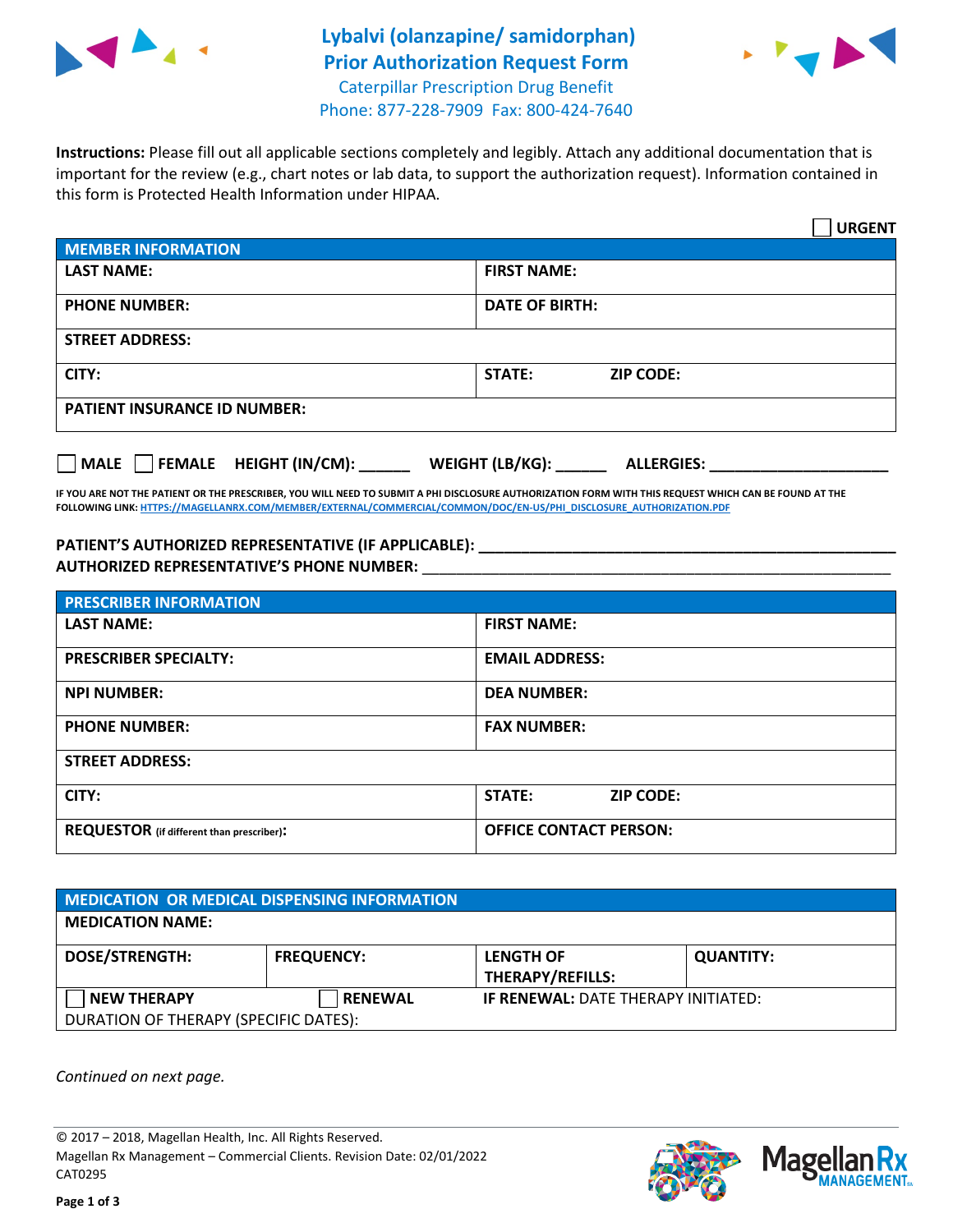



| <b>MEMBER'S LAST NAME:</b> NAME:<br>MEMBER'S FIRST NAME:                                                                                                                                                                                                                                                                                                                                                                                                                                                                                                                                                                                                                                                                                                                                                                                                                                                                                                                                                                                                                                                            |                                                                                                                                                                                                                                                                        |  |  |  |
|---------------------------------------------------------------------------------------------------------------------------------------------------------------------------------------------------------------------------------------------------------------------------------------------------------------------------------------------------------------------------------------------------------------------------------------------------------------------------------------------------------------------------------------------------------------------------------------------------------------------------------------------------------------------------------------------------------------------------------------------------------------------------------------------------------------------------------------------------------------------------------------------------------------------------------------------------------------------------------------------------------------------------------------------------------------------------------------------------------------------|------------------------------------------------------------------------------------------------------------------------------------------------------------------------------------------------------------------------------------------------------------------------|--|--|--|
|                                                                                                                                                                                                                                                                                                                                                                                                                                                                                                                                                                                                                                                                                                                                                                                                                                                                                                                                                                                                                                                                                                                     | YES (if yes, complete below)<br><b>NO</b>                                                                                                                                                                                                                              |  |  |  |
| <b>DURATION OF THERAPY (SPECIFY</b>                                                                                                                                                                                                                                                                                                                                                                                                                                                                                                                                                                                                                                                                                                                                                                                                                                                                                                                                                                                                                                                                                 | <b>RESPONSE/REASON FOR</b>                                                                                                                                                                                                                                             |  |  |  |
| DATES):                                                                                                                                                                                                                                                                                                                                                                                                                                                                                                                                                                                                                                                                                                                                                                                                                                                                                                                                                                                                                                                                                                             | <b>FAILURE/ALLERGY:</b>                                                                                                                                                                                                                                                |  |  |  |
|                                                                                                                                                                                                                                                                                                                                                                                                                                                                                                                                                                                                                                                                                                                                                                                                                                                                                                                                                                                                                                                                                                                     |                                                                                                                                                                                                                                                                        |  |  |  |
|                                                                                                                                                                                                                                                                                                                                                                                                                                                                                                                                                                                                                                                                                                                                                                                                                                                                                                                                                                                                                                                                                                                     |                                                                                                                                                                                                                                                                        |  |  |  |
|                                                                                                                                                                                                                                                                                                                                                                                                                                                                                                                                                                                                                                                                                                                                                                                                                                                                                                                                                                                                                                                                                                                     | <b>ICD-10:</b>                                                                                                                                                                                                                                                         |  |  |  |
| □ Treatment of schizophrenia in adults                                                                                                                                                                                                                                                                                                                                                                                                                                                                                                                                                                                                                                                                                                                                                                                                                                                                                                                                                                                                                                                                              |                                                                                                                                                                                                                                                                        |  |  |  |
| Treatment of bipolar I disorder in adults                                                                                                                                                                                                                                                                                                                                                                                                                                                                                                                                                                                                                                                                                                                                                                                                                                                                                                                                                                                                                                                                           |                                                                                                                                                                                                                                                                        |  |  |  |
| as acute treatment of manic or mixed episodes as                                                                                                                                                                                                                                                                                                                                                                                                                                                                                                                                                                                                                                                                                                                                                                                                                                                                                                                                                                                                                                                                    |                                                                                                                                                                                                                                                                        |  |  |  |
|                                                                                                                                                                                                                                                                                                                                                                                                                                                                                                                                                                                                                                                                                                                                                                                                                                                                                                                                                                                                                                                                                                                     |                                                                                                                                                                                                                                                                        |  |  |  |
|                                                                                                                                                                                                                                                                                                                                                                                                                                                                                                                                                                                                                                                                                                                                                                                                                                                                                                                                                                                                                                                                                                                     |                                                                                                                                                                                                                                                                        |  |  |  |
| □ Other diagnosis: _____________________ICD-10_________________________________                                                                                                                                                                                                                                                                                                                                                                                                                                                                                                                                                                                                                                                                                                                                                                                                                                                                                                                                                                                                                                     |                                                                                                                                                                                                                                                                        |  |  |  |
|                                                                                                                                                                                                                                                                                                                                                                                                                                                                                                                                                                                                                                                                                                                                                                                                                                                                                                                                                                                                                                                                                                                     |                                                                                                                                                                                                                                                                        |  |  |  |
|                                                                                                                                                                                                                                                                                                                                                                                                                                                                                                                                                                                                                                                                                                                                                                                                                                                                                                                                                                                                                                                                                                                     |                                                                                                                                                                                                                                                                        |  |  |  |
|                                                                                                                                                                                                                                                                                                                                                                                                                                                                                                                                                                                                                                                                                                                                                                                                                                                                                                                                                                                                                                                                                                                     |                                                                                                                                                                                                                                                                        |  |  |  |
|                                                                                                                                                                                                                                                                                                                                                                                                                                                                                                                                                                                                                                                                                                                                                                                                                                                                                                                                                                                                                                                                                                                     |                                                                                                                                                                                                                                                                        |  |  |  |
| The prescriber is in consultation with a psychiatrist or a prescriber who specializes in mental health<br>$\Box$<br>care? $\Box$ Yes $\Box$ No<br>Is patient currently prescribed and using opioids? $\Box$ Yes $\Box$ No<br>Ш<br>Is patient undergoing acute opioid withdrawal? $\Box$ Yes $\Box$ No<br>u<br>Does patient have dementia-related psychosis? $\Box$ Yes $\Box$ No<br>$\Box$<br>Is patient taking any of the following drugs with clinically relevant interactions:<br>$\Box$<br>Strong CYP3A4 inducers $\Box$ Yes $\Box$ No If yes list medications<br>$\Box$<br>Levodopa and dopamine agonists $\Box$ Yes $\Box$ No If yes list medications<br>П<br>Does prescriber attest to patient weight gain and/or metabolic changes that necessitate the use<br>$\Box$<br>of Lybalvi? $\Box$ Yes $\Box$ No<br>Has patient failed, have a contraindication, or intolerance to a trial of TWO of the following: generic<br>□<br>antipsychotics, Latuda, or Vraylar at maximally tolerated dose for at least 4 weeks for each trial?<br>$\Box$ Yes $\Box$ No<br>If yes please list drugs and dates_____________ |                                                                                                                                                                                                                                                                        |  |  |  |
| If this is a renewal:<br>Is patient experiencing symptom improvement or maintenance? $\Box$ Yes $\Box$ No<br>□<br>Is the patient experiencing any treatment-limiting adverse reactions from this medication? $\Box$ Yes $\Box$ No<br>□<br>Are there any other comments, diagnoses, symptoms, medications tried or failed, and/or any other information the<br>physician feels is important to this review?                                                                                                                                                                                                                                                                                                                                                                                                                                                                                                                                                                                                                                                                                                          |                                                                                                                                                                                                                                                                        |  |  |  |
|                                                                                                                                                                                                                                                                                                                                                                                                                                                                                                                                                                                                                                                                                                                                                                                                                                                                                                                                                                                                                                                                                                                     | 1. HAS THE PATIENT TRIED ANY OTHER MEDICATIONS FOR THIS CONDITION?<br>monotherapy and as adjunct to lithium or valproate or<br>as maintenance monotherapy treatment<br>3. REQUIRED CLINICAL INFORMATION: PLEASE PROVIDE ALL RELEVANT CLINICAL INFORMATION TO SUPPORT A |  |  |  |

© 2017 – 2018, Magellan Health, Inc. All Rights Reserved. Magellan Rx Management – Commercial Clients. Revision Date: 02/01/2022 CAT0295